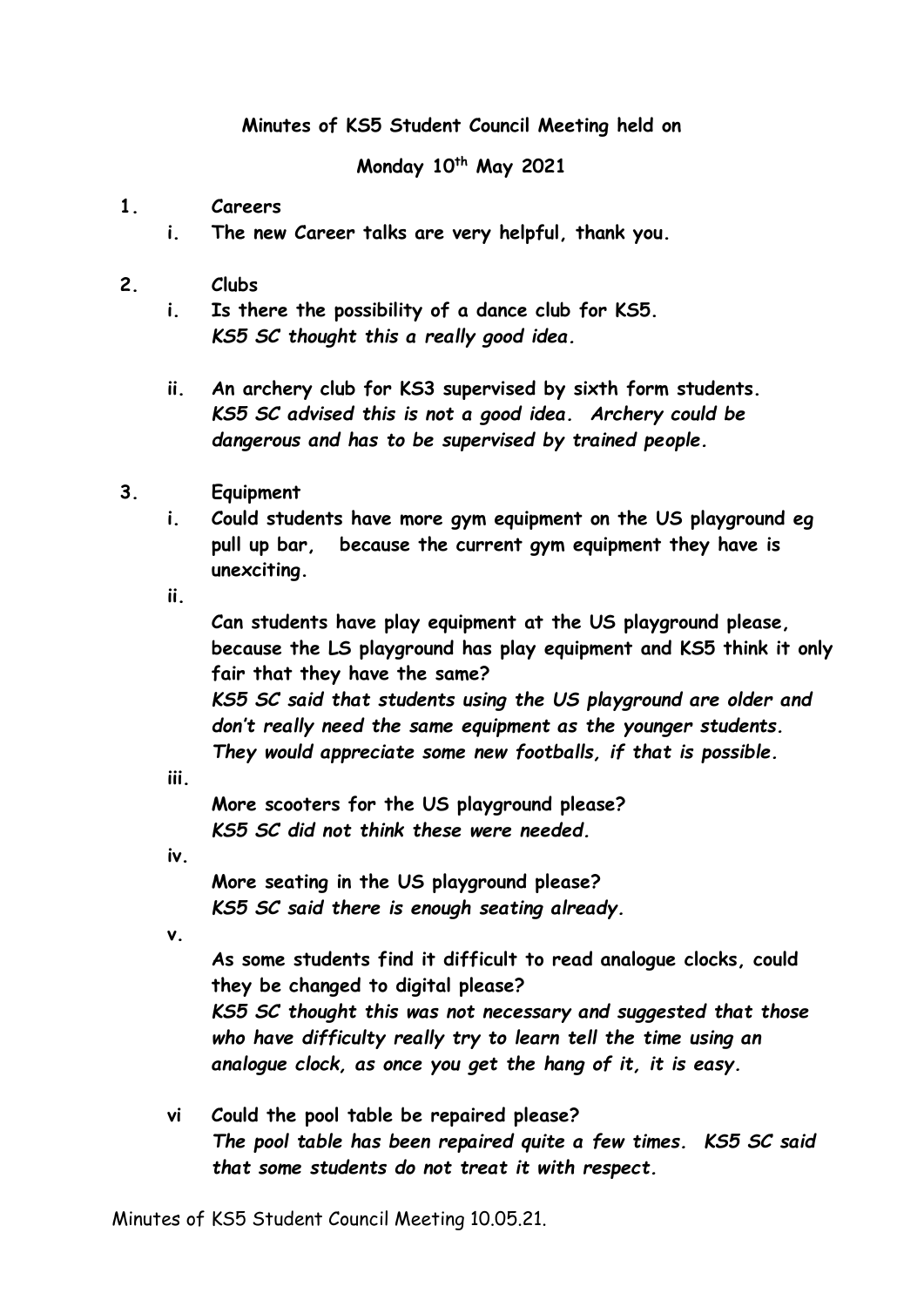### **4. Lockers**

- **i. Could there be locker monitors please, as some students leave them open, making them look messy and they could have stuff stolen.** *KS5 SC were reminded that all students are responsible for their own locker and possessions and monitors should not be needed.*
- **5. Lunches**
	- **i. Could students return to having their lunches in classrooms/hall, as it was calmer.**

*KS5 SC were reminded that lunches were eaten in classrooms when all students had a packed lunch. It would not be possible to eat hot food in the classrooms.*

- **6. One Way System**
	- **i. Students expressed concern that some of the younger students are cutting across the one way system by Mrs Halton's office,**
- **7. Playground**
	- **i. Could the pot holes by the caged area on US playground be repaired please? It is very easy to trip on the pot holes when playing football.**

*KS5 SC agreed this was a problem and a safety issue.* 

**ii,**

**Why don't the screens at US playground work and why can't they be used as a clock?**

*KS5 SC thought using them as clocks a really good suggestion. Decision would have to be made whether digital or analogue time. They thought if they could not be made to work then they should* 

**iii.** *go.* 

> **Is there a chance for the girls and boys to play football in the cage on a rota system please?**

> *On duty staff may be able to supervise this, or the girls could always play non the field.*

**i.**

**8.**

**9.**

**Temperature Checks**

**Could students have temperature checks on their bus at the beginning and end of the day, as previously.** 

*KS5 SC told this is not necessary as they all have a Covid test twice weekly.* 

Minutes of KS5 Student Council Meeting 10.05.21.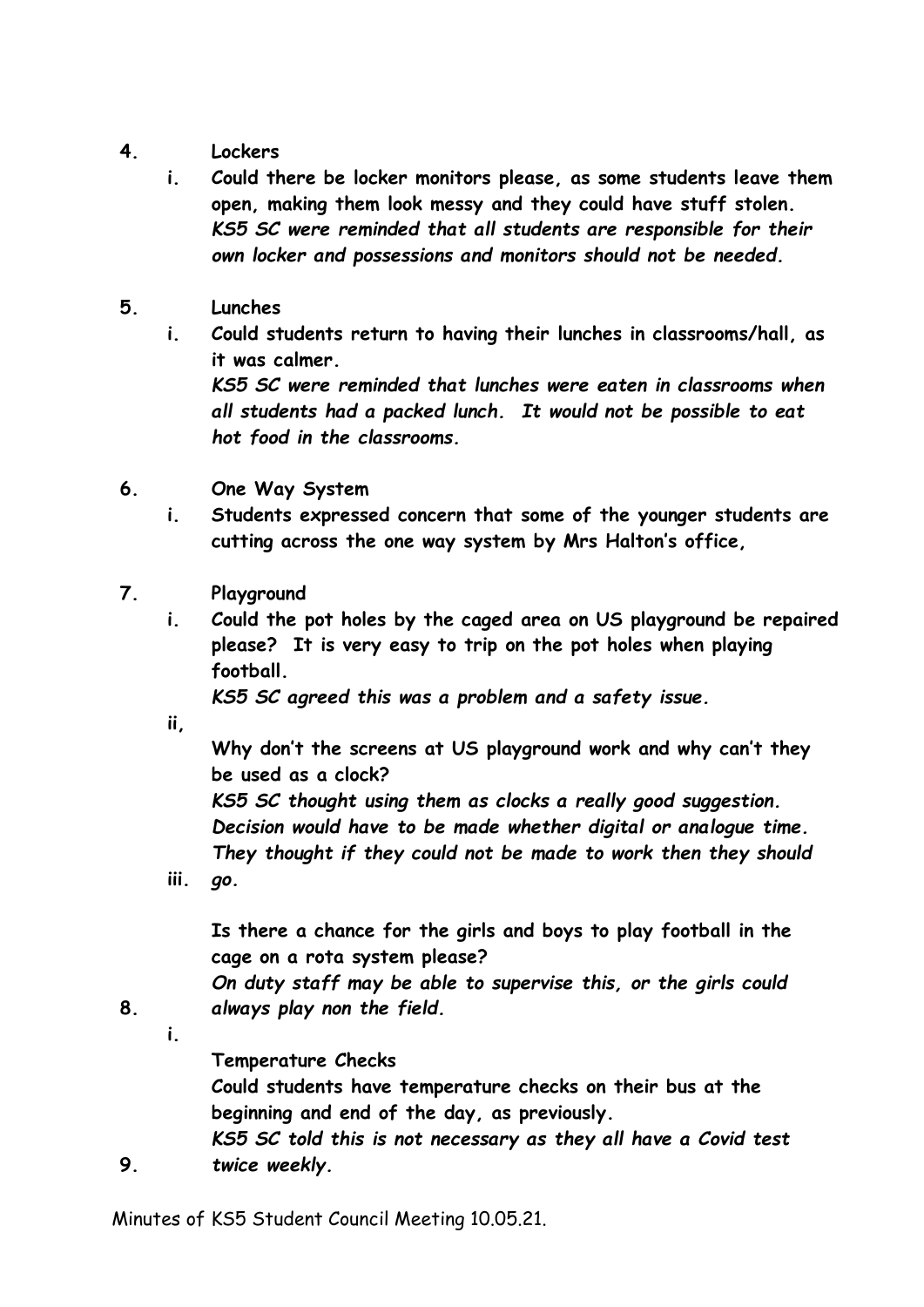**i.**

## **Toilets**

**Could there be Air Fresheners in the bathrooms please?** *KS5 SC said that this was a nice idea, but realised that some* 

**ii.** *students would misuse them.*

> **Could there be toilet monitors as the toilets can be messy, with no toilet rolls.**

*KS5 SC told the toilet are cleaned regularly, particularly during the past 14 months. The cleaners have been working extremely hard to ensure the academy is hygienic and safe for everyone. The problem of messy toilets is an ongoing situation caused by certain students who do not use the facilities properly. Toilet rolls are rationed because whole rolls have been thrown down the toilets. This causes blockages, which someone has to clear, not a pleasant job, is very wasteful and expensive. KS5 SC said that the money used to repair and supply the equipment for the toilets could be used on other equipment that the students need/want.* 

**10.**

**i.**

# **Uniform**

**Could the students wear hoodies, without the hoods up on PE days please because it is very difficult to find jackets that do not have a hood? It is like trying to find gold in a mine. It would be down** 

**ii. to the students to ensure that they were not challenged on their PE day.**

**Could the 6th form have a dress down Friday please?**

- **11.** *KS5 SC told there are quite a number of tag days when they are* 
	- **i.** *able to dress down.*

# **Water Bottles**

**When Covid restrictions are lifted, could the academy restock the large water bottles that were in the academy around 2018 please?** *KS5 SC advised that even after Covid restrictions are lifted the water bottles won't be reinstated as the academy used far too many and they are very expensive.* 

> *The next KS5 SC Meeting is on Monday 14th June, 2021.*